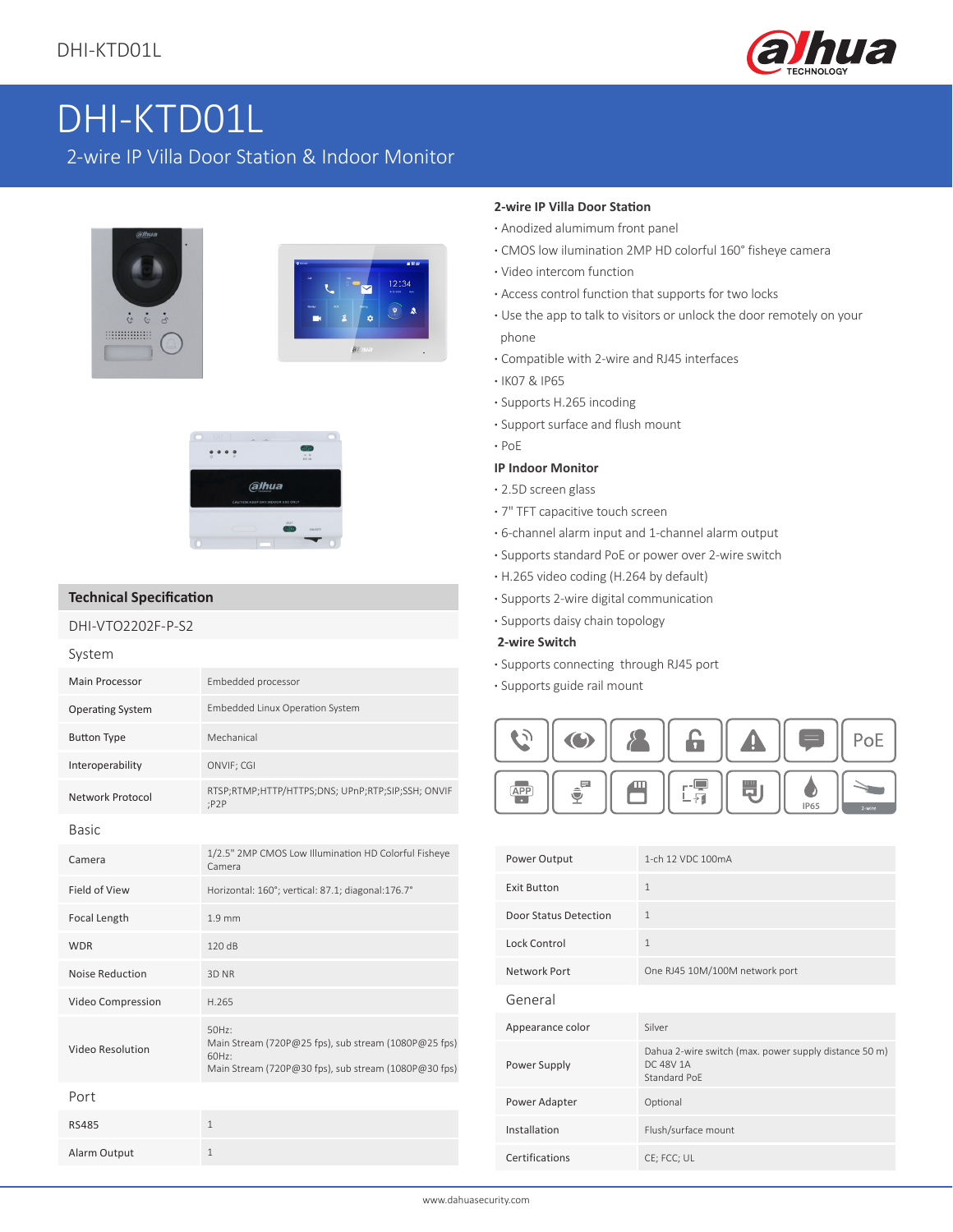| Accessory                    | Flush/surface mount                                                        |
|------------------------------|----------------------------------------------------------------------------|
| <b>Product Dimensions</b>    | 130 mm × 96 mm × 28.5 mm (5.12" × 3.78" × 1.12")                           |
| Protection                   | IK07; IP65                                                                 |
| <b>Operating Temperature</b> | $-30^{\circ}$ C to +60 $^{\circ}$ C (-22 $^{\circ}$ F to 140 $^{\circ}$ F) |
| <b>Operating Humidity</b>    | 10%-90% (RH, non-condensing)                                               |
| <b>Operating Altitude</b>    | $0 m - 3000 m$                                                             |
| <b>Power Consumption</b>     | < 12W                                                                      |
| Net Weight                   | $0.35$ kg $(0.77$ lb)                                                      |
| <b>Gross Weight</b>          | $0.4$ kg $(0.88$ lb)                                                       |

#### DHI-VTH5422HW

| System                     |                                                                                                         |
|----------------------------|---------------------------------------------------------------------------------------------------------|
| <b>Main Processor</b>      | Embedded processor                                                                                      |
| <b>Operating System</b>    | Embedded Linux Operation System                                                                         |
| <b>Button Type</b>         | Touch keypad                                                                                            |
| Interoperability           | ONVIF                                                                                                   |
| Network Protocol           | RTSP; RTP; SIP; DNS; SSH                                                                                |
| Basic                      |                                                                                                         |
| Screen Type                | Capacitive                                                                                              |
| Display Screen             | 7-inch TFT                                                                                              |
| Resolution                 | $1024 \times 600$                                                                                       |
| <b>Audio Compression</b>   | G.711a; G.711u; PCM                                                                                     |
| Audio Input                | $\mathbf{1}$                                                                                            |
| Audio Output               | Built-in speaker                                                                                        |
| Audio Mode                 | 2-way voice communication                                                                               |
| Audio Enhancement          | Echo suppression                                                                                        |
| Audio Bit Rate             | 16 KHz, 16 Bit                                                                                          |
| <b>Communication Mode</b>  | 2-wire                                                                                                  |
| <b>Information Release</b> | Supports viewing text announcement from the center (<br>insert an SD card to receive and view pictures) |
| Leave Videos               | Yes (SD card inserted in VTH is needed)                                                                 |
| Storage                    | Extensible 64 GB Micro SD card                                                                          |
| Port                       |                                                                                                         |
| RS-485                     | $\mathbf{1}$                                                                                            |
| Alarm Input                | 6                                                                                                       |
| Alarm Output               | $\mathbf 1$                                                                                             |
| Power Output               | 1, 12V/100mA                                                                                            |
| Door Bell                  | Yes, reusing any alarm input port                                                                       |

| Network Port                 | One 2-wire port;<br>One 10 Mbps/100 Mbps Ethernet port;<br>Use one or the other |
|------------------------------|---------------------------------------------------------------------------------|
| General                      |                                                                                 |
| Casing                       | $PC + ABS$                                                                      |
| Appearance color             | White                                                                           |
| Power Supply                 | Dahua 2-wire switch (max. power supply distance 50 m)<br>Standard PoF           |
| Power Adapter                | Optional                                                                        |
| Installation                 | Surface mount                                                                   |
| Certifications               | CE; FCC; UL                                                                     |
| Accessory                    | Bracket (standard)<br>Alarm ribbon cable (standard)                             |
| <b>Product Dimensions</b>    | 189.0 mm × 130.0 mm × 26.9 mm (7.44" × 5.12" × 1.06")                           |
| <b>Operating Temperature</b> | $-10^{\circ}$ C to +55°C (14°F to 131°F)                                        |
| <b>Operating Humidity</b>    | 10%-95% (RH, non-condensing)                                                    |
| <b>Operating Altitude</b>    | $0 m - 3000 m$                                                                  |
| <b>Power Consumption</b>     | Standby $\leq$ 2W, working $\leq$ 6W                                            |
| Net Weight                   | 0.388 kg (0.86 lb)                                                              |
| <b>Gross Weight</b>          | $0.74$ kg $(1.63$ lb)                                                           |

| DHI-VTNS1001B-2              |                                                                           |
|------------------------------|---------------------------------------------------------------------------|
| <b>Basic</b>                 |                                                                           |
| Status Indicator Light       | $\overline{2}$                                                            |
| <b>Communication Mode</b>    | 2-wire                                                                    |
| Cascade Ability              | <b>NA</b>                                                                 |
| Port                         |                                                                           |
| 2-wire port                  | $\mathbf{1}$                                                              |
| RJ45                         | 1                                                                         |
| General                      |                                                                           |
| Casing                       | $PC + ABS$                                                                |
| Appearance color             | White                                                                     |
| Power Supply                 | DC 48V 1A-3A                                                              |
| Power Adapter                | Optional                                                                  |
| Installation                 | Guide rail mount                                                          |
| Certifications               | CE; FCC; UL                                                               |
| Accessory                    | Power converter cable                                                     |
| <b>Product Dimensions</b>    | 131 mm × 103 mm × 40 mm (5.16" × 4.06" × 1.57")                           |
| <b>Operating Temperature</b> | $-10^{\circ}$ C to +55 $^{\circ}$ C (14 $^{\circ}$ F to 131 $^{\circ}$ F) |
| <b>Operating Humidity</b>    | 10%-95% (RH, non-condensing)                                              |
| <b>Operating Altitude</b>    | 0-3000 m (0-9842.52 ft)                                                   |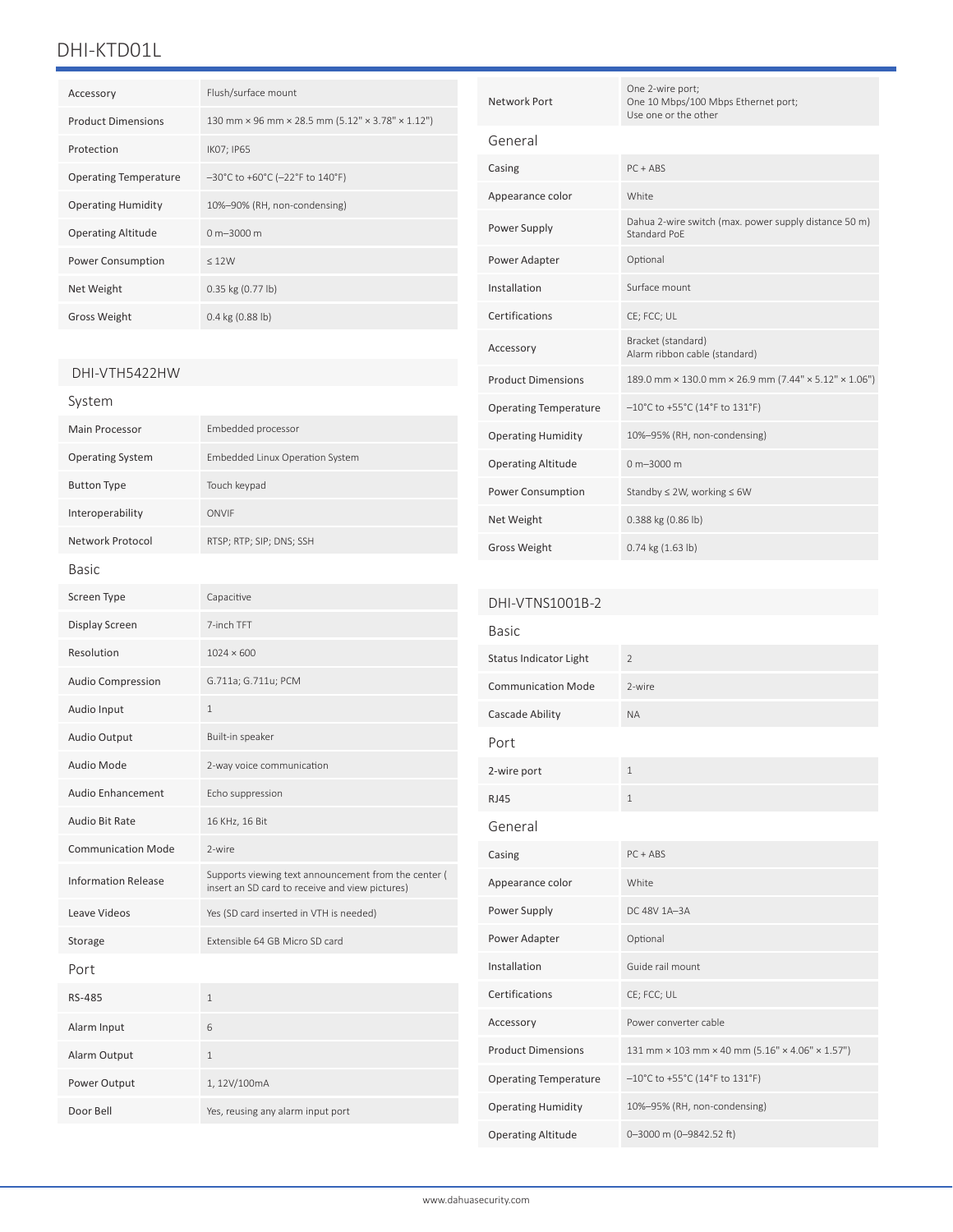| <b>Power Consumption</b> | $\leq$ 15W (KIT)      |
|--------------------------|-----------------------|
| Net Weight               | $0.24$ kg $(0.53$ lb) |
| <b>Gross Weight</b>      | $0.39$ kg $(0.86$ lb) |

## **Relevant Products**

#### DHI-KTD01L (S)



DHI-VTH5422HW



alhua)

....

 $\bullet$ 

DHI-VTNS1001B-2

alhua

....

DHI-VTO2202F-P-S2 VTM115 (Surface mounted)

#### DHI-KTD01L (F)



DHI-VTH5422HW







#### Dimensions (mm[inch])